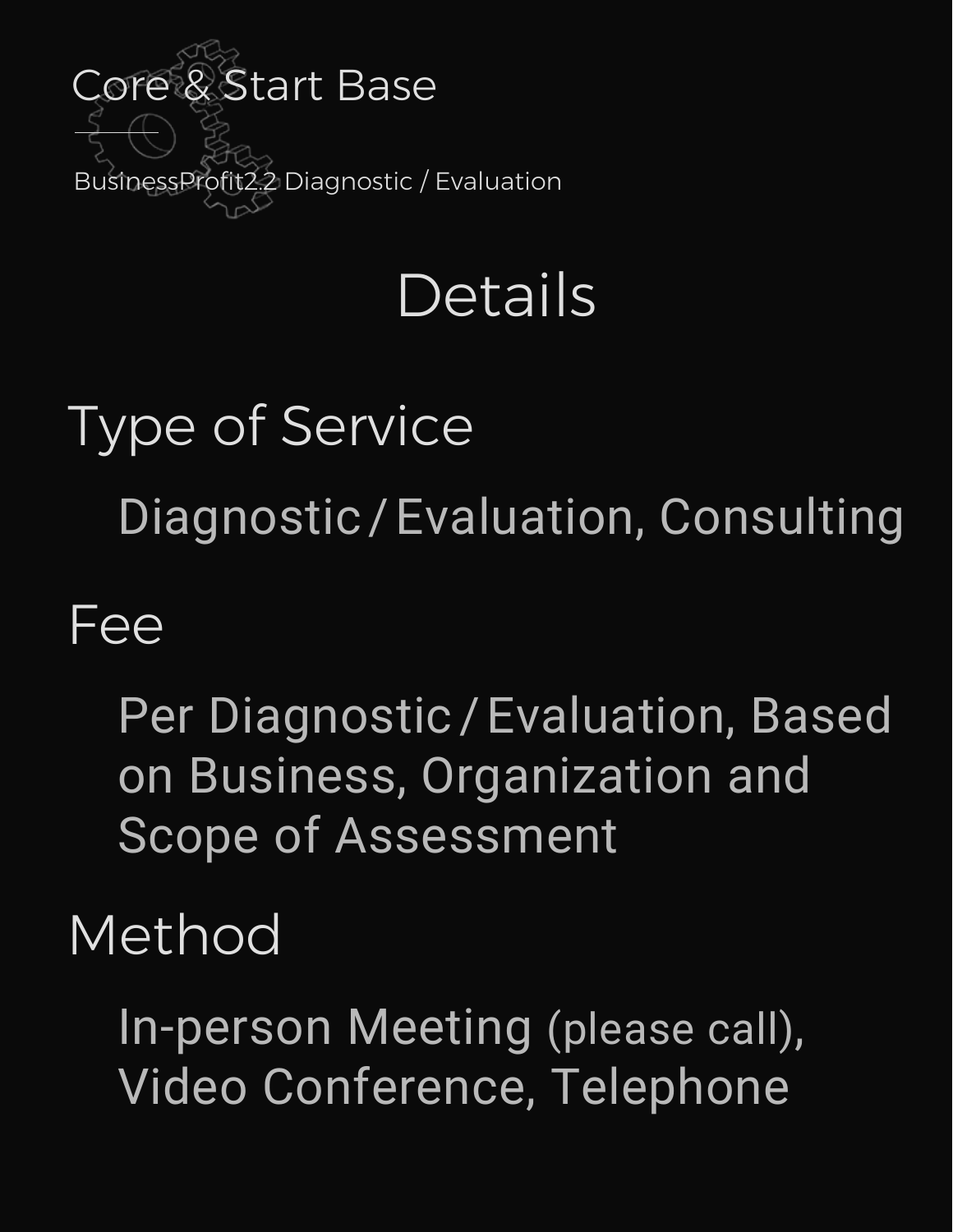#### **Summary**

One-on-one Diagnostic / Evaluation with one of our Team Leaders assessing numerous Topics regarding your Business' and Organization's Profit and Surplus Revenue

#### Features

- Customized to your needs
- Holistic Viewpoint of Operations
- Over 20 Major Areas
- Several Hundred Checkpoints
- Evaluation / Recommendations
- Assessment / Strategies
- Vision, Goals and Plan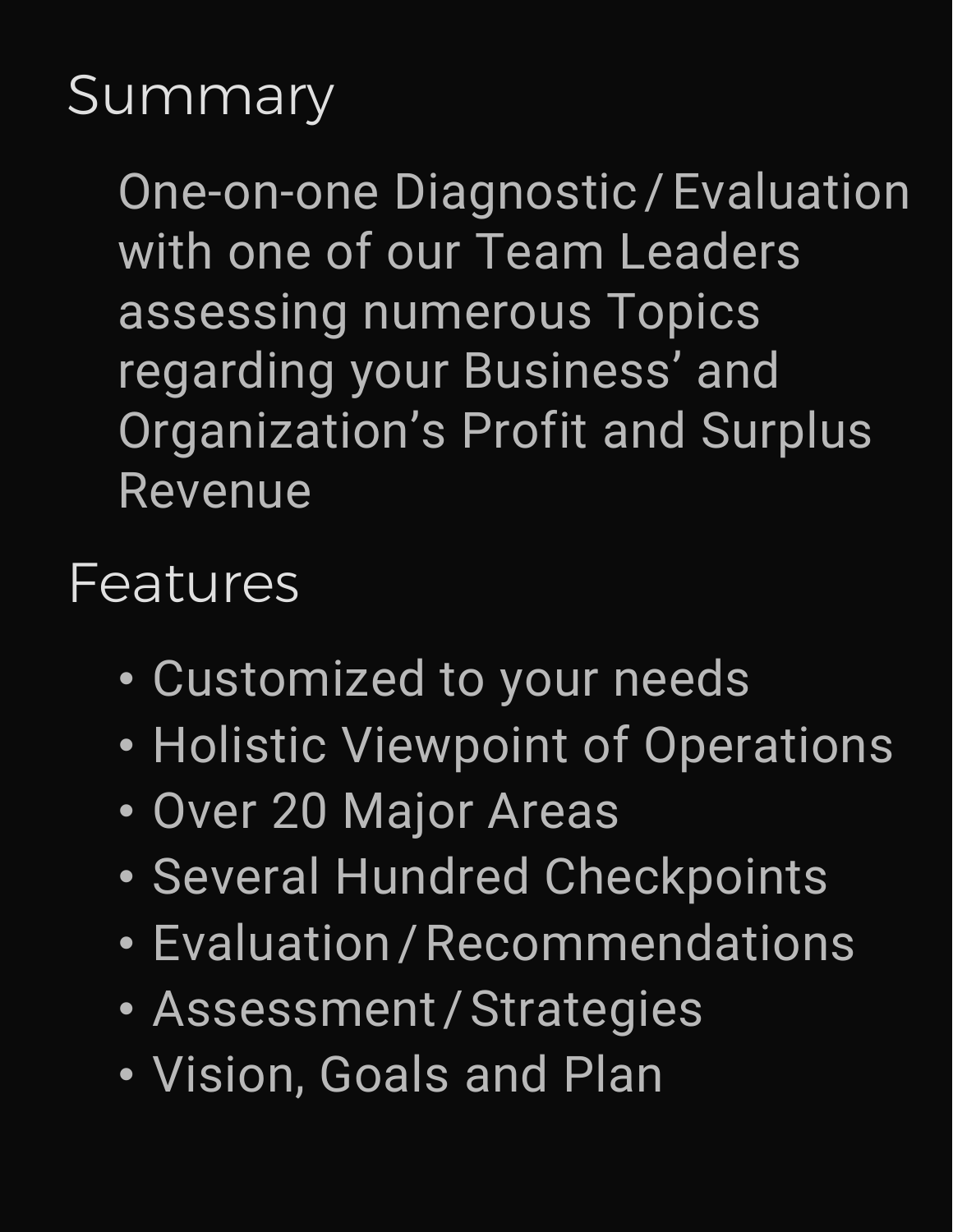## Goals and Expectations

Diagnose/Evaluate Profit and Surplus Revenue, Develop Strategy for forward Growth of Profit and Surplus Revenue

Requirements

Strict Confidentiality Agreement, 4 or more hours (can be broken into 1- 2 hour blocks), Willingness to take detailed Notes in addition to our Assessment